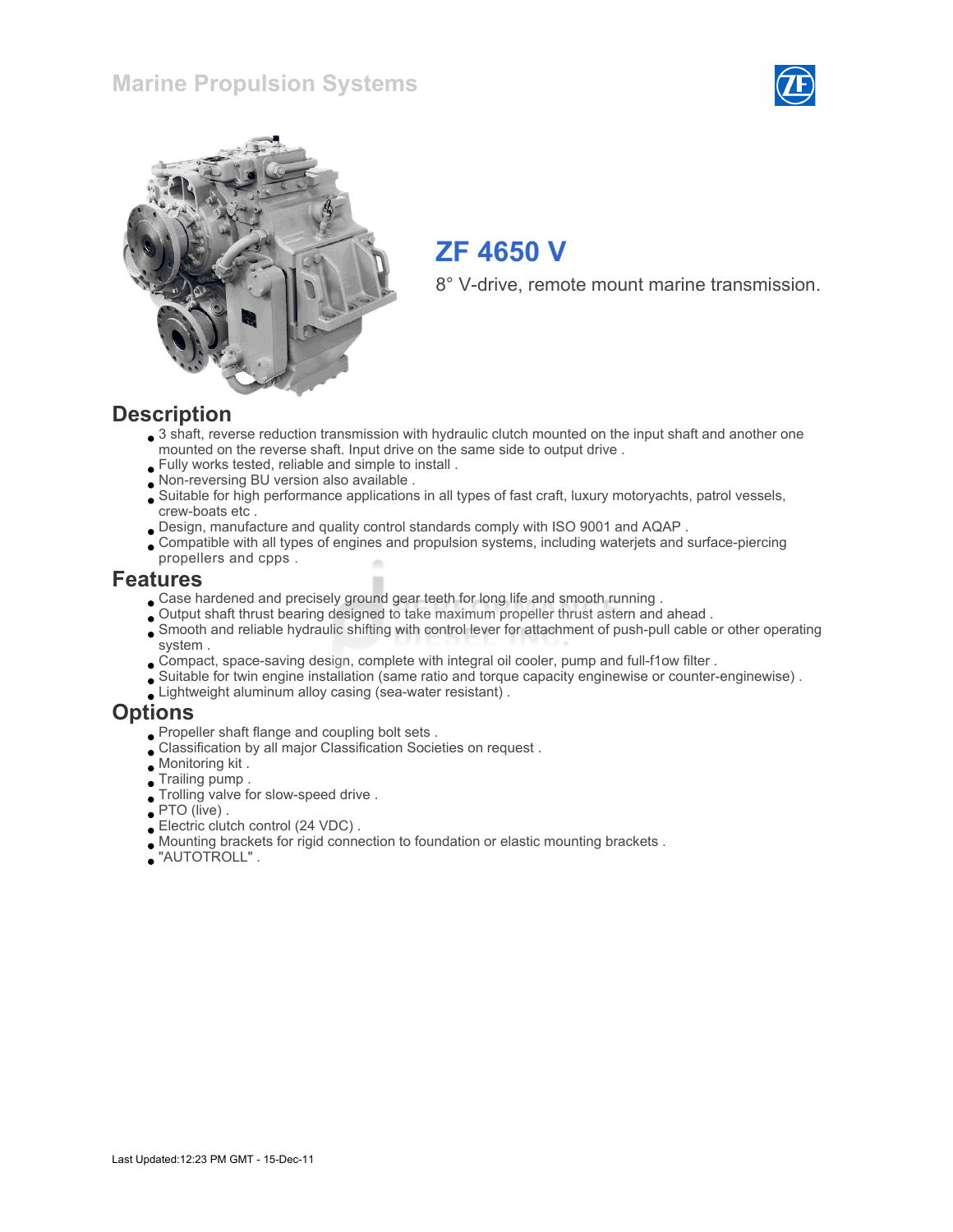

# Pleasure Duty

| <b>RATIOS</b>                                                               | MAX.<br>POWER/RPM<br><b>INPUT POWER CAPACITY</b><br><b>TORQUE</b> |      |                    |                                                  |           |             |    |          |                                  |          | MAX.<br><b>RPM</b> |
|-----------------------------------------------------------------------------|-------------------------------------------------------------------|------|--------------------|--------------------------------------------------|-----------|-------------|----|----------|----------------------------------|----------|--------------------|
|                                                                             | Nm                                                                | ftlb | kW                 | hp                                               | <b>kW</b> | hp          | kW | hp       | kW                               | hp       |                    |
|                                                                             |                                                                   |      |                    |                                                  |           | 1800 rpm    |    | 2100 rpm |                                  | 2300 rpm |                    |
| $\boxed{ }$ (1.320*, 1.512*, 1.757*, 2.029,<br>2.250*, 2.467, 2.714*, 3.040 | 9600                                                              | 7081 |                    | 1.0052 1.3480 1809 2426 2111 2831 2312 3100 2500 |           |             |    |          |                                  |          |                    |
| $  $ $  $ 3.250*                                                            | 8900                                                              | 6564 | 0.9319 1.2497 1677 |                                                  |           |             |    |          | 2250   1957   2624   2143   2874 |          | 2500               |
| $\boxed{\Box}$ 3.478*                                                       | 8101                                                              | 5975 | 0.8483 1.1376 1527 |                                                  |           | 2048   1781 |    | 2389     | 1951                             | 2616     | 2500               |

\* Special Order Ratio.

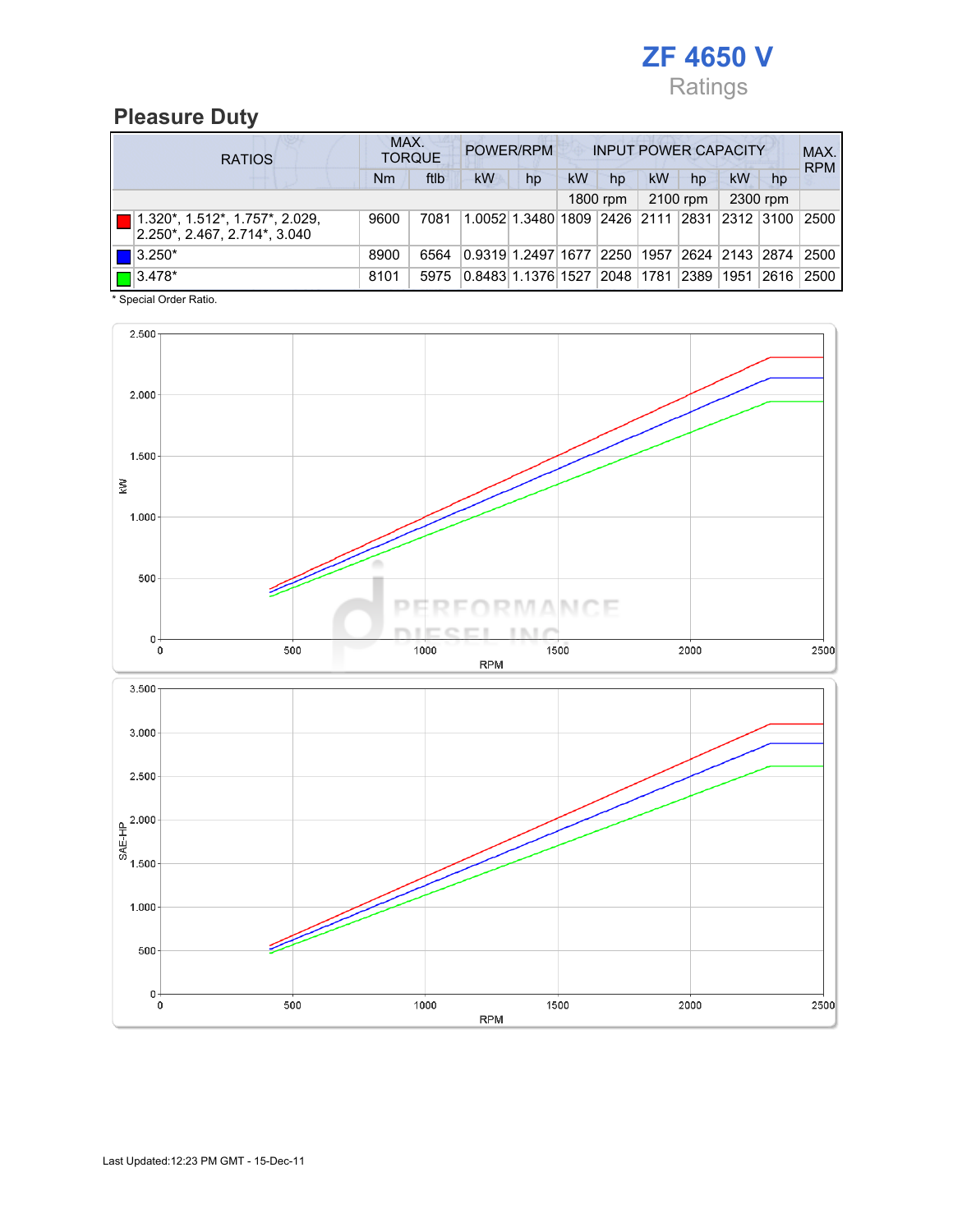

# Light Duty

| <b>RATIOS</b> |                                                                                               | MAX.<br>POWER/RPM<br><b>INPUT POWER CAPACITY</b><br><b>TORQUE</b> |      |                                                         |    |           |          |           |          |           |          | MAX.<br><b>RPM</b> |
|---------------|-----------------------------------------------------------------------------------------------|-------------------------------------------------------------------|------|---------------------------------------------------------|----|-----------|----------|-----------|----------|-----------|----------|--------------------|
|               |                                                                                               | Nm                                                                | ftlb | kW                                                      | hp | <b>kW</b> | hp       | <b>kW</b> | hp       | <b>kW</b> | hp       |                    |
|               |                                                                                               |                                                                   |      |                                                         |    |           | 1800 rpm |           | 2100 rpm |           | 2300 rpm |                    |
|               | $ 1.320^*$ , 1.512 <sup>*</sup> , 1.757 <sup>*</sup> , 2.029,<br>2.250*, 2.467, 2.714*, 3.040 | 9300                                                              | 6859 | 0.9738 1.3059 1753  2351  2045  2742  2240  3004        |    |           |          |           |          |           |          | 2500               |
|               | $\blacksquare$ 3.250*                                                                         | 8400                                                              | 6196 | 0.8796 1.1795 1583  2123  1847  2477  2023  2713   2500 |    |           |          |           |          |           |          |                    |
|               | $\Box$ 3.478*                                                                                 | 7200                                                              | 5310 | 0.7539 1.0110 1357  1820  1583  2123  1734  2325        |    |           |          |           |          |           |          | 2500               |

\* Special Order Ratio.

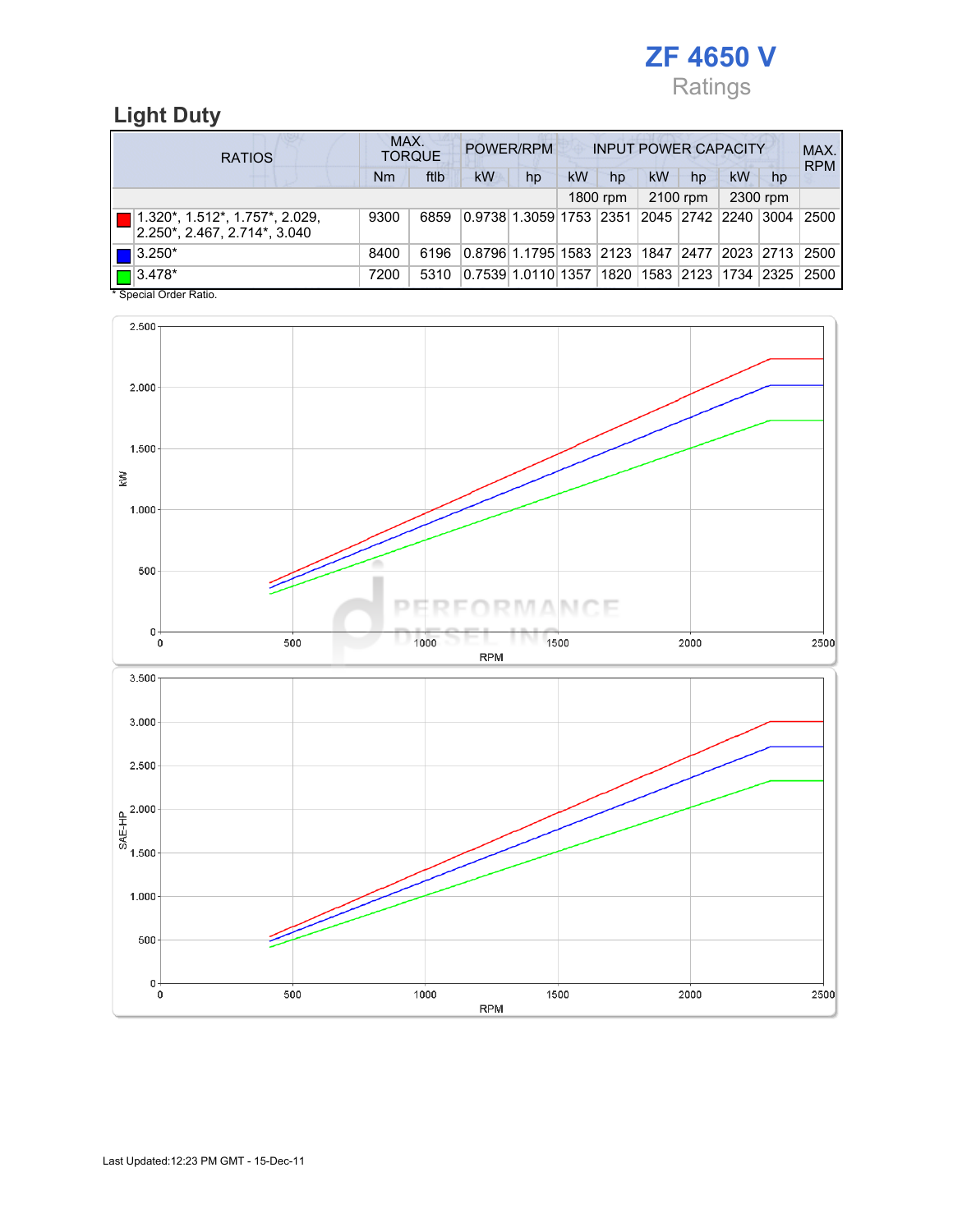

# Medium Duty

| <b>RATIOS</b>         |                                                                                 | MAX.<br>POWER/RPM<br><b>INPUT POWER CAPACITY</b><br><b>TORQUE</b> |      |                                            |    |    |          |    |          |           |          | MAX.<br><b>RPM</b> |
|-----------------------|---------------------------------------------------------------------------------|-------------------------------------------------------------------|------|--------------------------------------------|----|----|----------|----|----------|-----------|----------|--------------------|
|                       |                                                                                 | Nm                                                                | ftlb | kW                                         | hp | kW | hp       | kW | hp       | kW        | hp       |                    |
|                       |                                                                                 |                                                                   |      |                                            |    |    | 1800 rpm |    | 1900 rpm |           | 2100 rpm |                    |
|                       | $\blacksquare$   1.320*, 1.512*, 1.757*, 2.029,<br>2.250*, 2.467, 2.714*, 3.040 | 8350                                                              | 6159 | 0.8743 1.1725 1574  2111  1661  2228       |    |    |          |    |          | 1836 2462 |          | 2500               |
| $\blacksquare$ 3.250* |                                                                                 | 7001                                                              | 5164 | 0.7331 0.9831 1320  1770  1393  1868  1539 |    |    |          |    |          |           | 2064     | 2500               |
| $\boxed{\Box}$ 3.478* |                                                                                 | 5701                                                              | 4205 | 0.5970 0.8005 1075  1441  1134  1521       |    |    |          |    |          | 1254      | 1681     | 2500               |

\* Special Order Ratio.

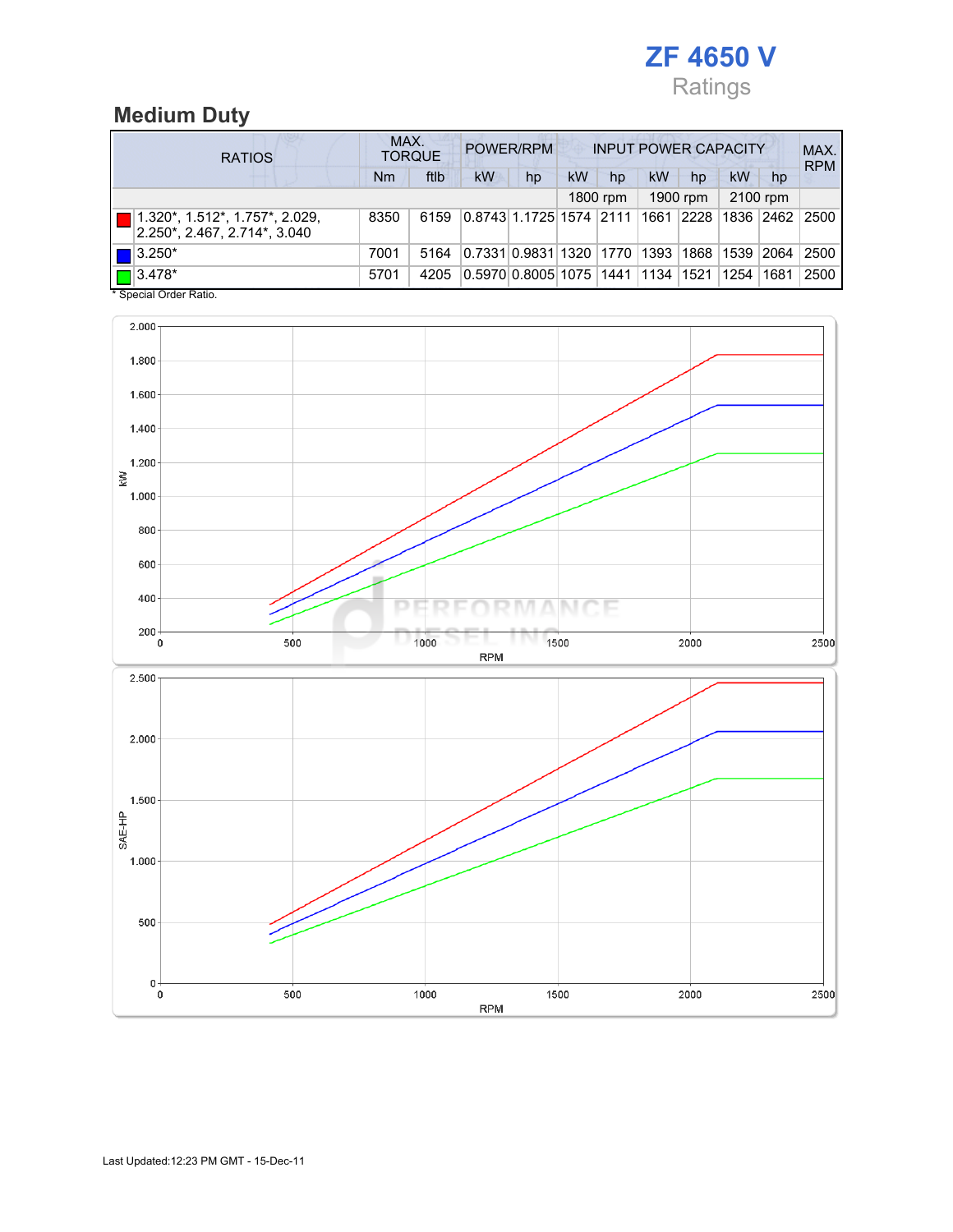



|       |              |                |                |    | mm (inches)                |  |             |  |                                                                                                                 |  |  |  |  |
|-------|--------------|----------------|----------------|----|----------------------------|--|-------------|--|-----------------------------------------------------------------------------------------------------------------|--|--|--|--|
| Angle | А            | B <sub>1</sub> | B <sub>2</sub> | H1 | H <sub>2</sub>             |  |             |  |                                                                                                                 |  |  |  |  |
| 8.0   |              |                |                |    |                            |  |             |  | 385 (15.1) 445 (17.5) 445 (17.5) 247 (9.70) 726 (28.6) 598 (23.5) 539 (21.2) 237 (9.33) 58.0 (2.28) 93.0 (3.66) |  |  |  |  |
|       |              |                | Weight kg (lb) |    | Oil Capacity Litre (US qt) |  |             |  |                                                                                                                 |  |  |  |  |
|       | 773 ( 1,702) |                |                |    |                            |  | 45.0 (47.7) |  |                                                                                                                 |  |  |  |  |
|       |              |                |                |    |                            |  |             |  |                                                                                                                 |  |  |  |  |

# Output Coupling Dimensions

|  |  |  |  |                      |  | <b>Bolt Holes</b> |                                                                |              |  |
|--|--|--|--|----------------------|--|-------------------|----------------------------------------------------------------|--------------|--|
|  |  |  |  |                      |  | No.               |                                                                | Diameter (E) |  |
|  |  |  |  | mm in mm in mm in mm |  |                   | mm                                                             |              |  |
|  |  |  |  |                      |  |                   | 280   11.0   245   9.65   175   6.89   25.0   0.98   16   22.2 | 0.87         |  |